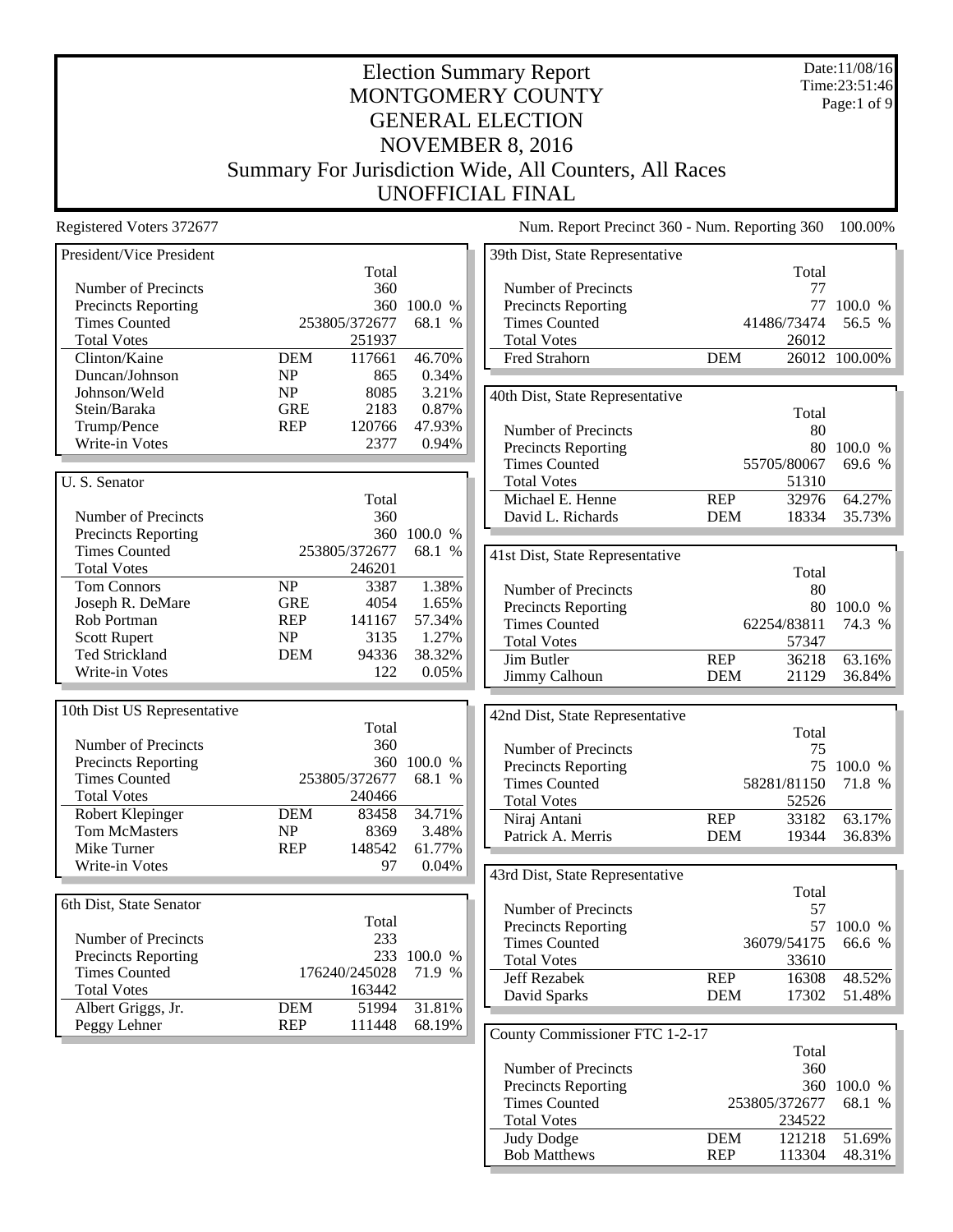Date:11/08/16 Time:23:51:46 Page:2 of 9

# Election Summary Report MONTGOMERY COUNTY GENERAL ELECTION NOVEMBER 8, 2016 Summary For Jurisdiction Wide, All Counters, All Races UNOFFICIAL FINAL

Registered Voters 372677 Num. Report Precinct 360 - Num. Reporting 360 100.00%

| County Commissioner FTC 1-3-17                     |            |                         |                | County Engineer                        |                |                            |
|----------------------------------------------------|------------|-------------------------|----------------|----------------------------------------|----------------|----------------------------|
|                                                    |            | Total                   |                |                                        | Total          |                            |
| Number of Precincts                                |            | 360                     |                | Number of Precincts                    | 360            |                            |
| <b>Precincts Reporting</b>                         |            |                         | 360 100.0 %    | Precincts Reporting                    |                | 360 100.0 %                |
| <b>Times Counted</b>                               |            | 253805/372677           | 68.1 %         | <b>Times Counted</b>                   | 253805/372677  | 68.1 %                     |
| <b>Total Votes</b>                                 |            | 234823                  |                | <b>Total Votes</b>                     | 158468         |                            |
| Gary Leitzell                                      | <b>REP</b> | 115822                  | 49.32%         | Paul W. Gruner                         | <b>DEM</b>     | 158468 100.00%             |
| Deborah A. Lieberman                               | <b>DEM</b> | 118775                  | 50.58%         |                                        |                |                            |
| Write-in Votes                                     |            | 226                     | 0.10%          | Coroner                                |                |                            |
|                                                    |            |                         |                |                                        | Total          |                            |
| Prosecuting                                        |            |                         |                | Number of Precincts                    | 360            |                            |
|                                                    |            | Total                   |                | <b>Precincts Reporting</b>             |                | 360 100.0 %                |
| Number of Precincts                                |            | 360                     |                | <b>Times Counted</b>                   | 253805/372677  | 68.1 %                     |
| <b>Precincts Reporting</b>                         |            |                         | 360 100.0 %    | <b>Total Votes</b>                     | 164846         |                            |
| <b>Times Counted</b>                               |            | 253805/372677           | 68.1 %         | Kent E. Harshbarger                    | <b>REP</b>     | 164846 100.00%             |
| <b>Total Votes</b>                                 |            | 171912                  |                |                                        |                |                            |
| Mat Heck, Jr.                                      | <b>DEM</b> |                         | 171912 100.00% | 4th Dist, Trotwood Council UTE         |                |                            |
|                                                    |            |                         |                | 12-31-2017                             | Total          |                            |
| Clerk of the Courts                                |            |                         |                | Number of Precincts                    | 4              |                            |
|                                                    |            | Total                   |                | <b>Precincts Reporting</b>             |                | 4 100.0 %                  |
| Number of Precincts                                |            | 360                     |                | <b>Times Counted</b>                   | 2489/4358      | 57.1 %                     |
| <b>Precincts Reporting</b>                         |            | 360                     | 100.0 %        | <b>Total Votes</b>                     | 1748           |                            |
| <b>Times Counted</b>                               |            | 253805/372677           | 68.1 %         | Scotty A. Sly, Sr.                     | 712            | 40.73%                     |
| <b>Total Votes</b>                                 |            | 229635                  |                | James D. Williams II                   | 1036           | 59.27%                     |
| Gregory A. Brush                                   | <b>DEM</b> | 120370                  | 52.42%         |                                        |                |                            |
| Tim O'Bryant                                       | <b>REP</b> | 109265                  | 47.58%         | New Lebanon Council UTE 12-31-2019     |                |                            |
|                                                    |            |                         |                |                                        |                |                            |
|                                                    |            |                         |                |                                        |                |                            |
|                                                    |            |                         |                |                                        | Total          |                            |
| Sheriff                                            |            |                         |                | Number of Precincts                    | 3              |                            |
|                                                    |            | Total                   |                | <b>Precincts Reporting</b>             |                | 3 100.0 %                  |
| Number of Precincts                                |            | 360                     |                | <b>Times Counted</b>                   | 1590/2388      | 66.6 %                     |
| <b>Precincts Reporting</b><br><b>Times Counted</b> |            |                         | 360 100.0 %    | <b>Total Votes</b>                     | 1273           |                            |
|                                                    |            | 253805/372677<br>176993 | 68.1 %         | Carol G. Macmann                       | 628            | 49.33%                     |
| <b>Total Votes</b><br>Phil Plummer                 | <b>REP</b> |                         | 176993 100.00% | Christopher K. Sands                   | 645            | 50.67%                     |
|                                                    |            |                         |                |                                        |                |                            |
|                                                    |            |                         |                | Chief Justice of the Supreme Court FTC |                |                            |
| <b>County Recorder</b>                             |            |                         |                | $1 - 1 - 17$                           | Total          |                            |
|                                                    |            | Total                   |                | Number of Precincts                    | 360            |                            |
| Number of Precincts                                |            | 360                     |                | Precincts Reporting                    |                | 360 100.0 %                |
| Precincts Reporting                                |            |                         | 360 100.0 %    | <b>Times Counted</b>                   | 253805/372677  | 68.1 %                     |
| <b>Times Counted</b>                               |            | 253805/372677 68.1 %    |                | <b>Total Votes</b>                     | 156181         |                            |
| <b>Total Votes</b>                                 |            | 158798                  |                | Maureen O'Connor                       |                | 156181 100.00%             |
| Willis E. Blackshear                               | <b>DEM</b> |                         | 158798 100.00% |                                        |                |                            |
|                                                    |            |                         |                | Justice of the Supreme Court FTC       |                |                            |
| <b>County Treasurer</b>                            |            |                         |                | $1 - 1 - 17$                           | Total          |                            |
|                                                    |            | Total                   |                | Number of Precincts                    | 360            |                            |
| Number of Precincts                                |            | 360                     |                | <b>Precincts Reporting</b>             |                | 360 100.0 %                |
| <b>Precincts Reporting</b>                         |            |                         | 360 100.0 %    | <b>Times Counted</b>                   | 253805/372677  |                            |
| <b>Times Counted</b>                               |            | 253805/372677           | 68.1 %         | <b>Total Votes</b>                     | 184109         |                            |
| <b>Total Votes</b><br>Carolyn Rice                 | <b>DEM</b> | 166624                  | 166624 100.00% | Pat Fischer<br>John P. O'Donnell       | 95215<br>88894 | 68.1 %<br>51.72%<br>48.28% |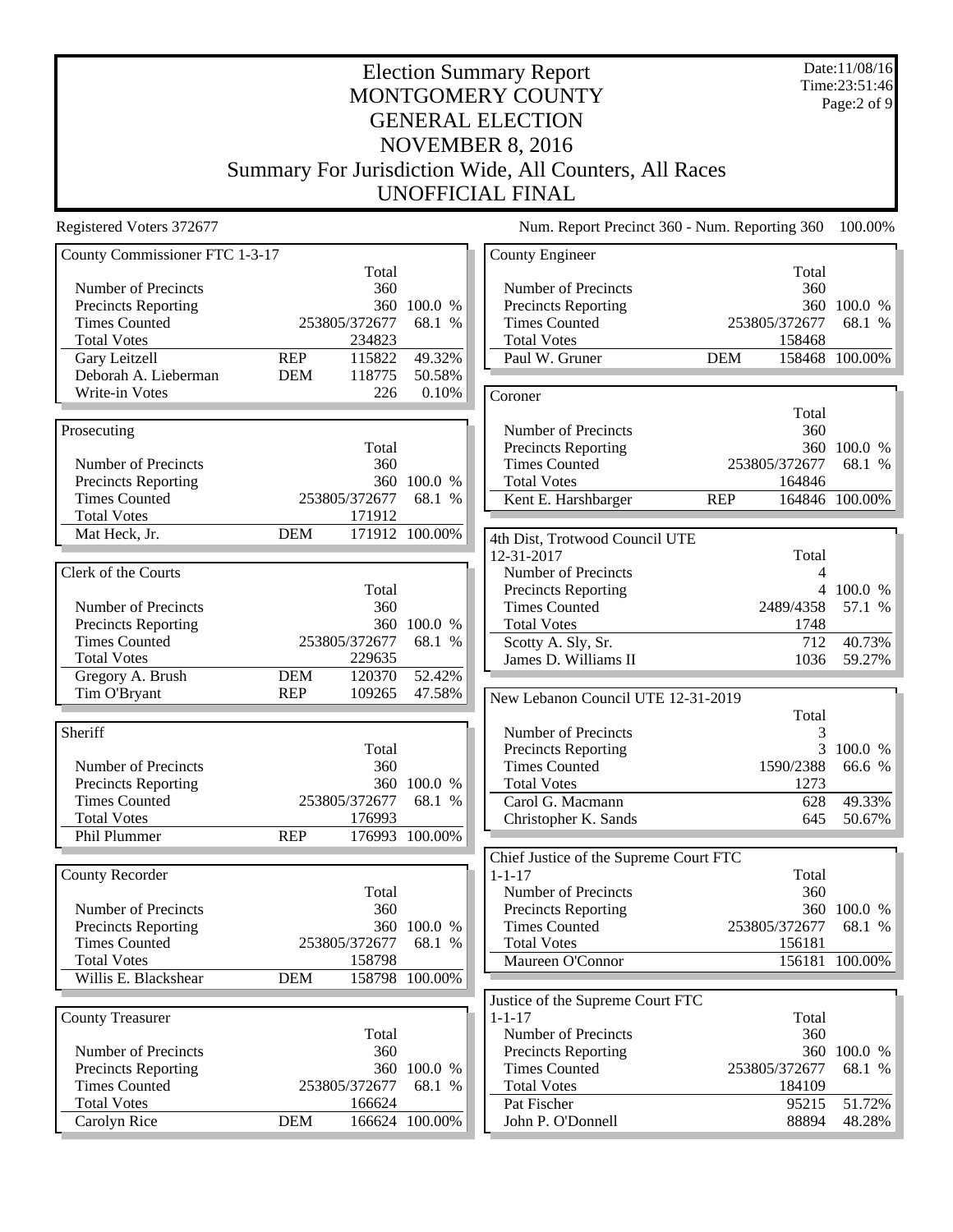Election Summary Report MONTGOMERY COUNTY GENERAL ELECTION NOVEMBER 8, 2016 Summary For Jurisdiction Wide, All Counters, All Races UNOFFICIAL FINAL Date:11/08/16 Time:23:51:46 Page:3 of 9 Registered Voters 372677 Num. Report Precinct 360 - Num. Reporting 360 100.00% Justice of the Supreme Court FTC 1-2-17 Total Number of Precincts 360 Precincts Reporting 360 100.0 % Times Counted 253805/372677 68.1 % Total Votes 201234 Pat DeWine 106202 52.78%<br>Cynthia Rice 95032 47.22% Cynthia Rice 2nd Dist, Judge of the Court of Appeals FTC 2-9-17 Total Number of Precincts 360 Precincts Reporting 360 100.0 %<br>Times Counted 253805/372677 68.1 % 253805/372677 68.1 % Total Votes<br>
Mary E. Donovan<br>
146681 100.00% Mary E. Donovan 2nd Dist, Judge of the Court of Appeals FTC 2-10-17 Total Number of Precincts 360 Precincts Reporting 360 100.0 %<br>Times Counted 253805/372677 68.1 % 253805/372677 68.1 % Total Votes 141235 Michael T. Hall 141235 100.00% 2nd Dist, Judge of the Court of Appeals FTC 2-11-17 Total Number of Precincts 360 Precincts Reporting 360 100.0 % Times Counted 253805/372677 68.1 % Total Votes 141382 Mike Tucker 141382 100.00% Judge of the Court of Common Pleas General FTC 1-3-17 Total Number of Precincts<br>
Precincts Reporting<br>
360 100.0 % Precincts Reporting Times Counted 253805/372677 68.1 %<br>Total Votes 149599 Total Votes Mary Wiseman 149599 100.00% Judge of the Court of Common Pleas Juvenile FTC 1-1-17 Total Number of Precincts 360 Precincts Reporting 360 100.0 % Times Counted 253805/372677 68.1 % Total Votes 202413 Tony Capizzi 150361 74.28% C. Ralph Wilcoxson 52052 25.72% 1. City of Brookville - Charter Amendment Article III The Municipal Total Number of Precincts 4 Precincts Reporting 4 100.0 % Times Counted 3164/4217 75.0 % Total Votes 2968 YES 2426 81.74%<br>NO 542 18.26% 18.26% 2. City of Brookville - Charter Amendment Article IV Legislative Total Number of Precincts 4 Precincts Reporting  $4\quad100.0\%$ <br>Times Counted  $3164/4217\quad75.0\%$ Times Counted 3164/4217 75.0 % Total Votes 2789<br>
YES 2203 2203 78.99% NO 586 21.01% 3. City of Centerville - 0.5% Income Tax Total Number of Precincts<br>Precincts Reporting 16 100.0 % Precincts Reporting 16 100.0 %<br>Times Counted 14756/18807 78.5 % Times Counted Total Votes 14333 FOR INCOME TAX 8117 56.63% AGAINST INCOME TAX 6216 43.37% 4. City of Clayton - Charter Amendment Article IV Section 4.07 Zoning Measures Total Number of Precincts 10 Precincts Reporting 10 100.0 % Times Counted 7339/9778 75.1 % Total Votes 6550<br>
YES 4013 YES 4013 61.27% NO 2537 38.73% 5. City of Clayton - Charter Amendment Article XI Section 11.05 Personnel Total Number of Precincts<br>
Precincts Reporting<br>
10 100.0 % Precincts Reporting Times Counted 7339/9778 75.1 % Total Votes 6325 YES 4403 69.61% NO 1922 30.39%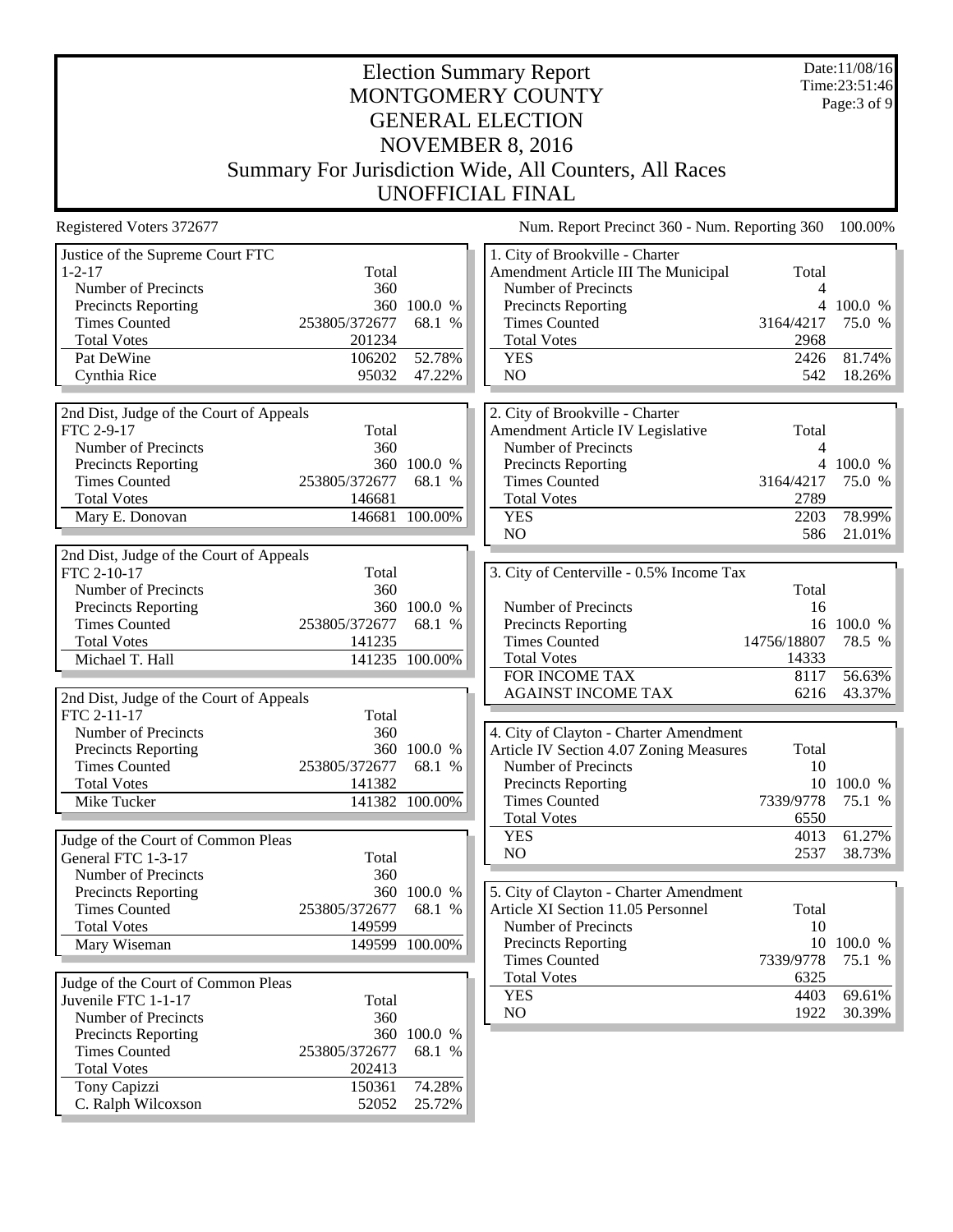Election Summary Report MONTGOMERY COUNTY GENERAL ELECTION NOVEMBER 8, 2016 Summary For Jurisdiction Wide, All Counters, All Races UNOFFICIAL FINAL Date:11/08/16 Time:23:51:46 Page:4 of 9 Registered Voters 372677 Num. Report Precinct 360 - Num. Reporting 360 100.00% 6. City of Clayton - Charter Amendment Article VIII FINANCE TAXATION Total Number of Precincts 10 Precincts Reporting 10 100.0 % Times Counted 7339/9778 75.1 % Total Votes 6252 YES 3083 49.31%<br>NO 3169 50.69% 50.69% 7. City of Clayton - Charter Amendment Article VI 6.06 Other Departments Total Number of Precincts 10 Precincts Reporting 10 100.0 %<br>Times Counted 7339/9778 75.1 % Times Counted 7339/9778 75.1 % Total Votes 6301 YES 3807 60.42% NO 2494 39.58% 8a. Local Option (CTN 1-C) - 5-R Q1 True North Energy LLC Total Number of Precincts<br>
Precincts Reporting<br>
1 100.0 % Precincts Reporting 1 100.0 %<br>Times Counted 1 100.0 %<br>743/926 80.2 % Times Counted 743/926<br>Total Votes 714 Total Votes YES 448 62.75% NO 266 37.25% 8b. Local Option (CTN 1-C) - 5-R Q2 True North Energy LLC Total Number of Precincts<br>
Precincts Reporting<br>
1 100.0 % Precincts Reporting Times Counted 743/926 80.2 % Total Votes 715<br>
YES 406 YES 406 56.78% NO 309 43.22% 9. City of Dayton - Charter/Income Tax Total<br>95 Number of Precincts<br>
Precincts Reporting<br>
95 100.0 % Precincts Reporting Times Counted 52856/91572 57.7 % Total Votes 49883 FOR INCOME TAX 27807 55.74% AGAINST INCOME TAX 22076 44.26% 10a. Local Option (DAY 2-B) - 5-R Q1 Joshua B. Brown; dba DK Effect Total Number of Precincts 1 Precincts Reporting 1 100.0 % Times Counted 453/777 58.3 % Total Votes 437 YES 329 75.29% NO 108 24.71% 10b. Local Option (DAY 2-B) - 5-R Q2 Joshua B. Brown; dba DK Effect Total Number of Precincts 1 Precincts Reporting 1 100.0 % Times Counted 453/777 58.3 % Total Votes 433 YES 322 74.36% NO 111 25.64% 11. Local Option (DAY 9-B) - 5-R Q2 HAH Inc., dba Belmont Market Total Number of Precincts 1 Precincts Reporting 1 100.0 %<br>Times Counted 1 12/1059 67.2 % Times Counted Total Votes 699 YES 505 72.25% NO 194 27.75% 12. City of Englewood - Renewal Current Operating Expenses 1.65 mils Total Number of Precincts 10 Precincts Reporting 10 100.0 % Times Counted 7130/9389 75.9 % Total Votes 6896 FOR THE TAX LEVY 4387 63.62% AGAINST THE TAX LEVY 2509 36.38% 13. City of Germantown - Charter Amendment Section 2.01 Mayor Total Number of Precincts<br>
Precincts Reporting<br>
3 100.0 % Precincts Reporting Times Counted 2811/3666 76.7 % Total Votes 2507 YES 2026 80.81% NO 481 19.19%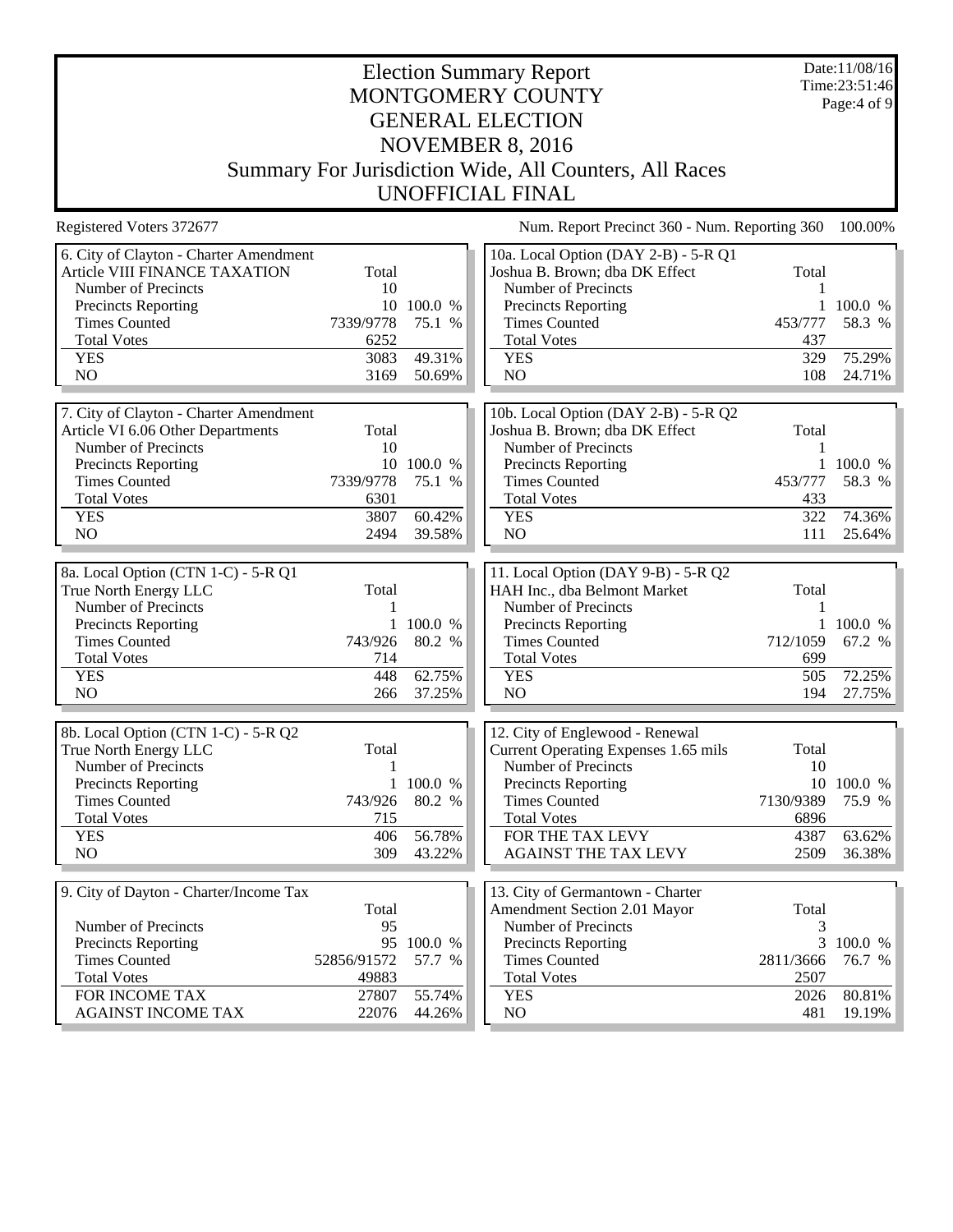Date:11/08/16 Time:23:51:46 Page:5 of 9

## Election Summary Report MONTGOMERY COUNTY GENERAL ELECTION NOVEMBER 8, 2016 Summary For Jurisdiction Wide, All Counters, All Races UNOFFICIAL FINAL

Registered Voters 372677 Num. Report Precinct 360 - Num. Reporting 360 100.00%

| 14. City of Germantown - Charter       |           |           | 19. City of Germantown - Charter       |             |            |
|----------------------------------------|-----------|-----------|----------------------------------------|-------------|------------|
| Amendment Section 4.01 Appointments;   | Total     |           | Amendment Section 7.12 Parks and       | Total       |            |
| Number of Precincts                    | 3         |           | Number of Precincts                    | 3           |            |
| Precincts Reporting                    |           | 3 100.0 % | <b>Precincts Reporting</b>             |             | 3 100.0 %  |
| <b>Times Counted</b>                   | 2811/3666 | 76.7 %    | <b>Times Counted</b>                   | 2804/3666   | 76.5 %     |
| <b>Total Votes</b>                     | 2485      |           | <b>Total Votes</b>                     | 2351        |            |
| <b>YES</b>                             | 1690      | 68.01%    | <b>YES</b>                             | 1875        | 79.75%     |
| NO                                     | 795       | 31.99%    | NO                                     | 476         | 20.25%     |
|                                        |           |           |                                        |             |            |
| 15. City of Germantown - Charter       |           |           | 20. City of Germantown - Charter       |             |            |
| Amendment Section 2.02 Council         | Total     |           | Amendment Section 10.03 Initiative and | Total       |            |
| Number of Precincts                    | 3         |           | Number of Precincts                    | 3           |            |
| <b>Precincts Reporting</b>             |           | 3 100.0 % | <b>Precincts Reporting</b>             |             | 3 100.0 %  |
| <b>Times Counted</b>                   | 2811/3666 | 76.7 %    | <b>Times Counted</b>                   | 2804/3666   | 76.5 %     |
| <b>Total Votes</b>                     | 2428      |           | <b>Total Votes</b>                     | 2289        |            |
| <b>YES</b>                             | 2040      | 84.02%    | <b>YES</b>                             | 1787        | 78.07%     |
| NO                                     | 388       | 15.98%    | NO                                     | 502         | 21.93%     |
|                                        |           |           |                                        |             |            |
| 16. City of Germantown - Charter       |           |           | 21. City of Germantown - Charter       |             |            |
| Amendment Section 5.04 Duties of       | Total     |           | Amendment Section 10.06 Action on      | Total       |            |
| Number of Precincts                    | 3         |           | Number of Precincts                    | 3           |            |
| Precincts Reporting                    |           | 3 100.0 % | Precincts Reporting                    |             | 3 100.0 %  |
| <b>Times Counted</b>                   | 2811/3666 | 76.7 %    | <b>Times Counted</b>                   | 2804/3666   | 76.5 %     |
| <b>Total Votes</b>                     | 2404      |           | <b>Total Votes</b>                     | 2271        |            |
| <b>YES</b>                             | 1954      | 81.28%    | <b>YES</b>                             | 1754        | 77.23%     |
| NO                                     | 450       | 18.72%    | NO                                     | 517         | 22.77%     |
|                                        |           |           |                                        |             |            |
| 17. City of Germantown - Charter       |           |           | 22. City of Huber Heights - Advisory   |             |            |
| <b>Amendment Section 7.08 Planning</b> | Total     |           | Chickens                               | Total       |            |
| Number of Precincts                    | 3         |           | Number of Precincts                    | 22          |            |
| <b>Precincts Reporting</b>             |           | 3 100.0 % | <b>Precincts Reporting</b>             |             | 22 100.0 % |
| <b>Times Counted</b>                   | 2804/3666 | 76.5 %    | <b>Times Counted</b>                   | 17243/24819 | 69.5 %     |
| <b>Total Votes</b>                     | 2352      |           | <b>Total Votes</b>                     | 16493       |            |
| <b>YES</b>                             | 1896      | 80.61%    | <b>YES</b>                             | 6629        | 40.19%     |
| NO                                     | 456       | 19.39%    | NO                                     | 9864        | 59.81%     |
|                                        |           |           |                                        |             |            |
| 18. City of Germantown - Charter       |           |           | 23. City of Huber Heights - Advisory   |             |            |
| Amendment Section 7.10 Board of        | Total     |           | Water Softening                        | Total       |            |
| Number of Precincts                    | 3         |           | Number of Precincts                    | 22          |            |
| Precincts Reporting                    |           | 3 100.0 % | <b>Precincts Reporting</b>             |             | 22 100.0 % |
| <b>Times Counted</b>                   | 2804/3666 | 76.5 %    | <b>Times Counted</b>                   | 17243/24819 | 69.5 %     |
| <b>Total Votes</b>                     | 2327      |           | <b>Total Votes</b>                     | 16483       |            |
| <b>YES</b>                             | 1837      | 78.94%    | <b>YES</b>                             | 10308       | 62.54%     |
| NO                                     | 490       | 21.06%    | NO                                     | 6175        | 37.46%     |
|                                        |           |           |                                        |             |            |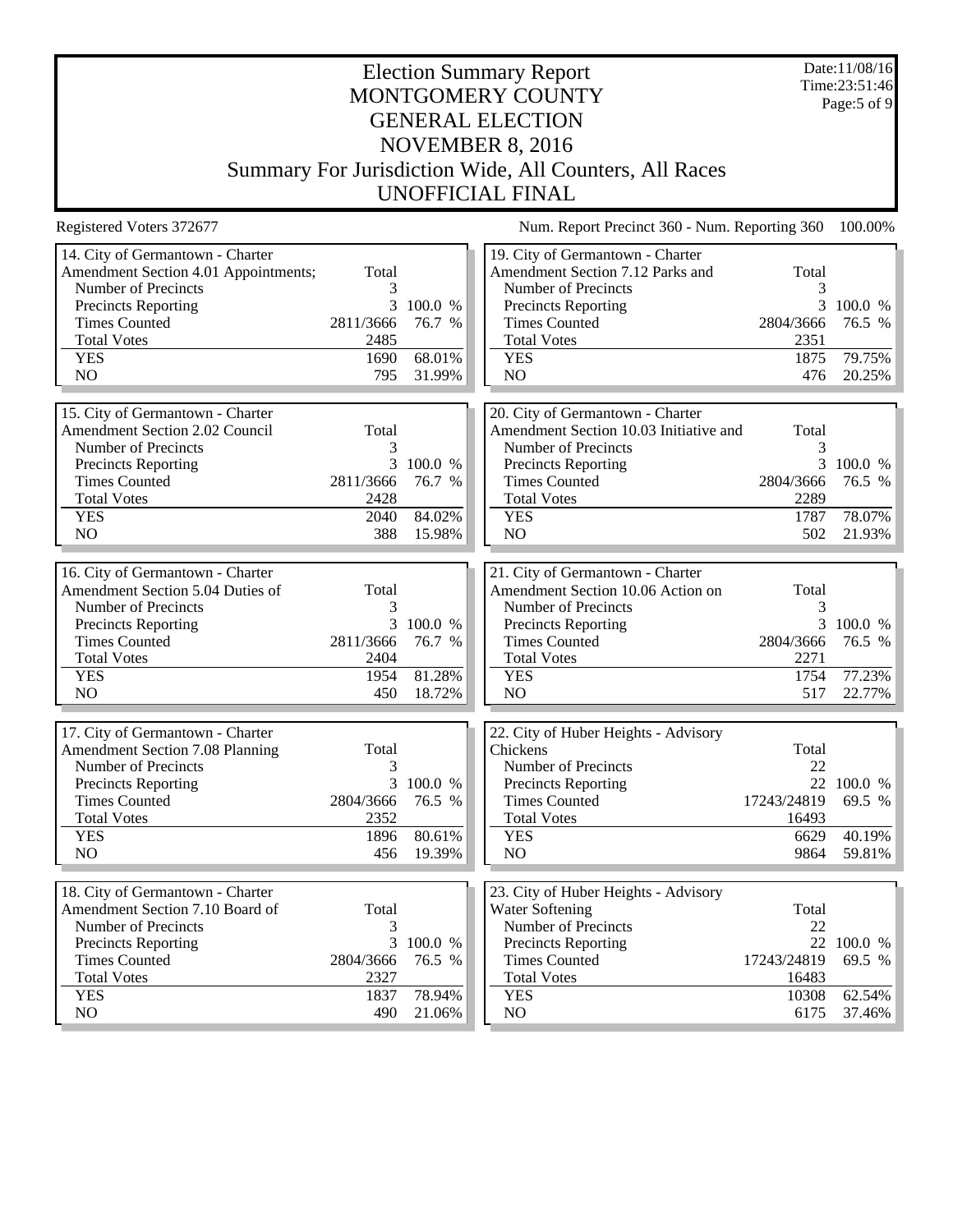Date:11/08/16 Time:23:51:47 Page:6 of 9

#### Election Summary Report MONTGOMERY COUNTY GENERAL ELECTION NOVEMBER 8, 2016 Summary For Jurisdiction Wide, All Counters, All Races UNOFFICIAL FINAL

Registered Voters 372677 Num. Report Precinct 360 - Num. Reporting 360 100.00%

29. City of Huber Heights - Charter

24. City of Huber Heights - Charter

Amendment ARTICLE II Section 2.01: Total Number of Precincts 22 Precincts Reporting 22 100.0 % Times Counted 17243/24819 69.5 % Total Votes 14789 YES 6976 47.17%<br>NO 7813 52.83% 52.83% 25. City of Huber Heights - Charter Amendment ARTICLE III Section 3.02: Total Number of Precincts 22 Precincts Reporting 22 100.0 %<br>Times Counted 17243/24819 69.5 % Times Counted Total Votes 14395 YES 6457 44.86% NO 7938 55.14% 26. City of Huber Heights - Charter Amendment ARTICLE IV Section 4.04 Total<br>Number of Precincts 22 Number of Precincts<br>
Precincts Reporting<br>
22 100.0 % Precincts Reporting 22 100.0 %<br>Times Counted 17243/24819 69.5 % Times Counted Total Votes 15287 YES 8406 54.99% NO 6881 45.01% 27. City of Huber Heights - Charter Amendment ARTICLE IV Section 4.07 Total Number of Precincts<br>
Precincts Reporting<br>
22 100.0 % Precincts Reporting Times Counted 17243/24819 69.5 % Total Votes 15324 YES 8884 57.97% NO 6440 42.03% 28. City of Huber Heights - Charter Amendment ARTICLE IV Section 4.08 Total<br>Number of Precincts 22 Number of Precincts<br>
Precincts Reporting<br>
22 100.0 % Precincts Reporting Times Counted 17172/24819 69.2 % Total Votes 14634 YES 10091 68.96% NO 4543 31.04% Amendment ARTICLE V Section 5.04 Total Number of Precincts<br>
Precincts Reporting<br>
22 100.0 % Precincts Reporting Times Counted 17172/24819 69.2 % Total Votes 14774 YES 8645 58.51%<br>NO 6129 41.49% 41.49% 30. Local Option (Hub 5-A) - 5-R Q2 Varahikrupa, Inc.; dba Huber Heights Total Number of Precincts 1 Precincts Reporting 1 100.0 %<br>Times Counted 289/1218 64.8 % Times Counted 789/1218 Total Votes 767<br>
YES 503 503 65.58% NO 264 34.42% 31. City of Kettering - Charter Amendment Section 10-5 Total Number of Precincts 40 Precincts Reporting  $40\quad100.0\%$ <br>Times Counted  $29923/40139\quad74.5\%$ Times Counted Total Votes 25539<br>
YES 16380 16380 64.14% NO 9159 35.86% 32. City of Kettering - Charter Amendment Section 10-13 Total Number of Precincts 40 Precincts Reporting 40 100.0 % Times Counted 29923/40139 74.5 % Total Votes 25387 YES 17472 68.82% NO 7915 31.18% 33. City of Kettering - Charter Amendment Section 3-8 Total<br>Number of Precincts 40 Number of Precincts<br>
Precincts Reporting<br>  $40$  100.0 %<br>  $40$  100.0 % Precincts Reporting Times Counted 29923/40139 74.5 % Total Votes 26018 YES 19788 76.06% NO 6230 23.94%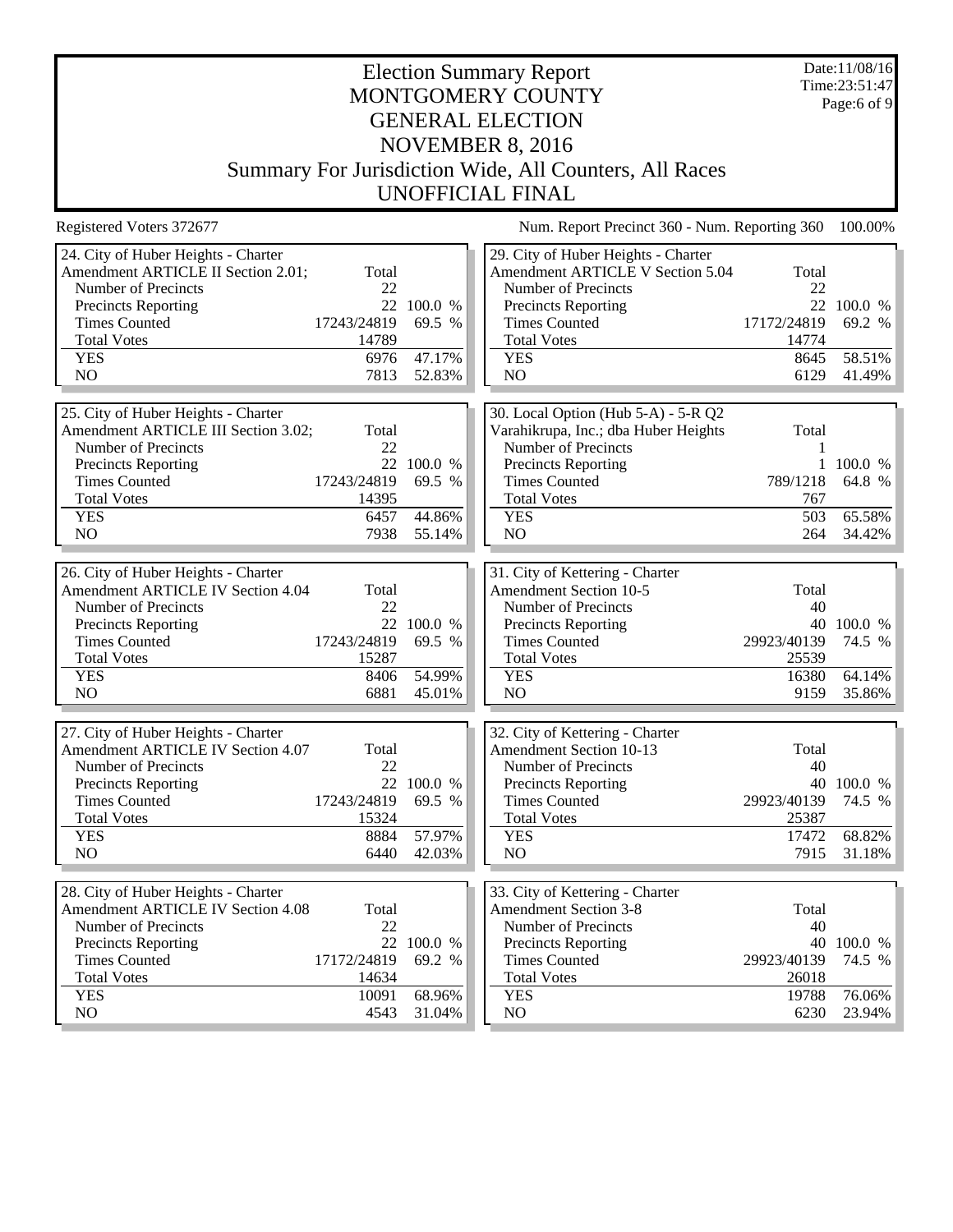Election Summary Report MONTGOMERY COUNTY GENERAL ELECTION NOVEMBER 8, 2016 Summary For Jurisdiction Wide, All Counters, All Races UNOFFICIAL FINAL Date:11/08/16 Time:23:51:47 Page:7 of 9 Registered Voters 372677 Num. Report Precinct 360 - Num. Reporting 360 100.00% 34. City of Kettering - Charter Amendment Section 10-12 Total Number of Precincts 40 Precincts Reporting 40 100.0 %<br>Times Counted 29821/40139 74.3 % Times Counted 29821/40139 Total Votes 25466 YES 17869 70.17%<br>NO 7597 29.83% 29.83% 35. City of Kettering - Charter Amendment Section 3-4 Total Number of Precincts 40 Precincts Reporting  $40\ 100.0\ %$ <br>Times Counted  $29821/40139\ 74.3\ \%$ Times Counted Total Votes 25287 YES 17441 68.97% NO 7846 31.03% 36. City of Kettering - Charter Commission Issue Total Number of Precincts 40<br>Precincts Reporting 40 100.0 % Precincts Reporting  $40\ 100.0\ %$ <br>Times Counted  $29821/40139\ 74.3\ \%$ Times Counted Total Votes 25621 YES 10416 40.65% NO 15205 59.35% 37. City of Oakwood - Renewal Current Expenses 2.72 mills Total Number of Precincts<br>
Precincts Reporting<br>
7 100.0 % Precincts Reporting Times Counted 5723/7073 80.9 % Total Votes 5589 FOR THE TAX LEVY 4018 71.89% AGAINST THE TAX LEVY 1571 28.11% 38. City of Trotwood - Combined Charter Amendment Total<br>
Number of Precincts 17 Number of Precincts<br>
Precincts Reporting<br>
17 100.0 % Precincts Reporting Times Counted 11385/18197 62.6 % Total Votes 10350 YES 7513 72.59% NO 2837 27.41% 39. Local Option (UN-A) - 5-R Q2 N & M Enterprise LLC, dba Union Mini Mart Total Number of Precincts 1 Precincts Reporting 1 100.0 % Times Counted 865/1326 65.2 % Total Votes 848 YES 623 73.47% NO 225 26.53% 40. Local Option (UN-A) - 5-R Q2 Trishs Cafe and Catering Inc., dba Total Number of Precincts 1 Precincts Reporting 1 100.0 %<br>Times Counted 865/1326 65.2 % 865/1326 65.2 % Total Votes 846<br>
YES 634 634 74.94% NO 212 25.06% 41. Village of New Lebanon - Additional Park and Recreation 1 mill Total Number of Precincts<br>
Precincts Reporting<br>
3 100.0 % Precincts Reporting 3 100.0 %<br>Times Counted 1590/2388 66.6 % Times Counted Total Votes 1542 FOR THE TAX LEVY 641 41.57% AGAINST THE TAX LEVY 901 58.43% 42. Butler Township - Electric Aggregation Total Number of Precincts 8 Precincts Reporting 8 100.0 % Times Counted 5138/6576 78.1 % Total Votes 4663 YES 2437 52.26% NO 2226 47.74% 43. Butler Township - Limited Home Rule Total Number of Precincts<br>
Precincts Reporting<br>
8 100.0 % Precincts Reporting Times Counted 5138/6576 78.1 % Total Votes 4669 FOR ADOPTION 1795 38.45% AGAINST ADOPTION 2874 61.55%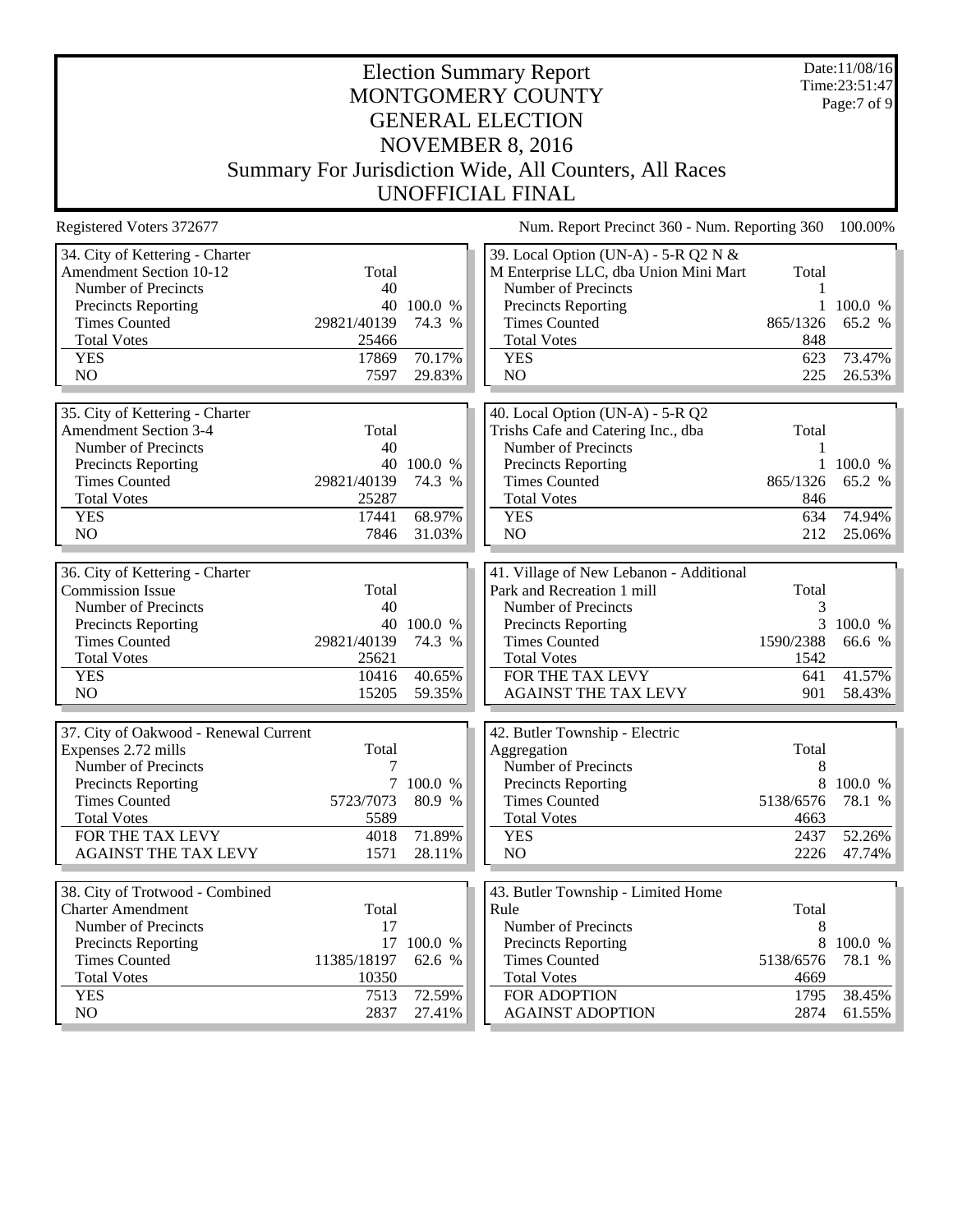Date:11/08/16 Time:23:51:47 Page:8 of 9

#### Election Summary Report MONTGOMERY COUNTY GENERAL ELECTION NOVEMBER 8, 2016 Summary For Jurisdiction Wide, All Counters, All Races UNOFFICIAL FINAL

Registered Voters 372677 Num. Report Precinct 360 - Num. Reporting 360 100.00% 44. Butler Township (Unincorporated) - Additional Police Levy 3.5 mills Total Number of Precincts 8 Precincts Reporting 8 100.0 %<br>Times Counted 5138/6576 78.1 % Times Counted 5138/6576 Total Votes 4967 FOR THE TAX LEVY 2827 56.92%<br>AGAINST THE TAX LEVY 2140 43.08% AGAINST THE TAX LEVY 45. German Township (unicorporated) - Addtional Road and Street 2 mills Total Number of Precincts 2 Precincts Reporting 2 100.0 %<br>Times Counted 1793/2259 79.4 % Times Counted Total Votes 1745 FOR THE TAX LEVY 737 42.23% AGAINST THE TAX LEVY 1008 57.77% 46. German Township (incorporated unicorporated) - Renewal Park and Total Number of Precincts<br>
Precincts Reporting<br>
5 100.0 % Precincts Reporting 5 100.0 %<br>Times Counted 4597/5925 77.6 % Times Counted Total Votes 4387 FOR THE TAX LEVY 2251 51.31% AGAINST THE TAX LEVY 2136 48.69% 47. Local Option (GER-B) - 5-R Q2 Crackerjaks Corner LLC Total Number of Precincts<br>
Precincts Reporting<br>
1 100.0 % Precincts Reporting Times Counted 799/1011 79.0 % Total Votes 775<br>
YES 424 424 54.71% NO 351 45.29% 48. Harrison Township - Additional Police 6.0 mills Total<br>
Number of Precincts 17 Number of Precincts<br>
Precincts Reporting<br>
17 100.0 % Precincts Reporting Times Counted 9218/15185 60.7 % Total Votes 8805 FOR THE TAX LEVY 5169 58.71% AGAINST THE TAX LEVY 3636 41.29% 49. Local Option (HAR-H) - 5-R Q2 Om Vignarrajaya, LLC Total Number of Precincts 1 Precincts Reporting 1 100.0 % Times Counted 681/1207 56.4 % Total Votes 657 YES 344 52.36%<br>NO 313 47.64% 47.64% 50. Jackson Township - Additional Current Operating Expense 0.7 mill Total Number of Precincts 5 Precincts Reporting 5 100.0 %<br>Times Counted 3110/4233 73.5 % Times Counted Total Votes 2977 FOR THE TAX LEVY 1165 39.13% AGAINST THE TAX LEVY 1812 60.87% 51. Jackson Township and Farmerville - Renewal Recreational Purposes 0.85 mill Total Number of Precincts<br>
Precincts Reporting<br>
3 100.0 % Precincts Reporting 3 100.0 %<br>Times Counted 1989/2604 76.4 % **Times Counted** Total Votes 1938 FOR THE TAX LEVY 1000 51.60% AGAINST THE TAX LEVY 938 48.40% 52. Miami Township - Unincorporated Renewal Fire EMS 3.65 mills Total Number of Precincts 23 Precincts Reporting 23 100.0 % Times Counted 13541/19935 67.9 % Total Votes 13044 FOR THE TAX LEVY 8374 64.20% AGAINST THE TAX LEVY 4670 35.80% 53. Fairborn CSD - Bond Issues 2.7 mills and additional tax levy 0.25 mill Total Number of Precincts<br>
Precincts Reporting<br>
3 100.0 % Precincts Reporting Times Counted 1241/1642 75.6 % Total Votes 1202 FOR BOND N LEVY 530 44.09% AGAINST BOND N LEVY 672 55.91%